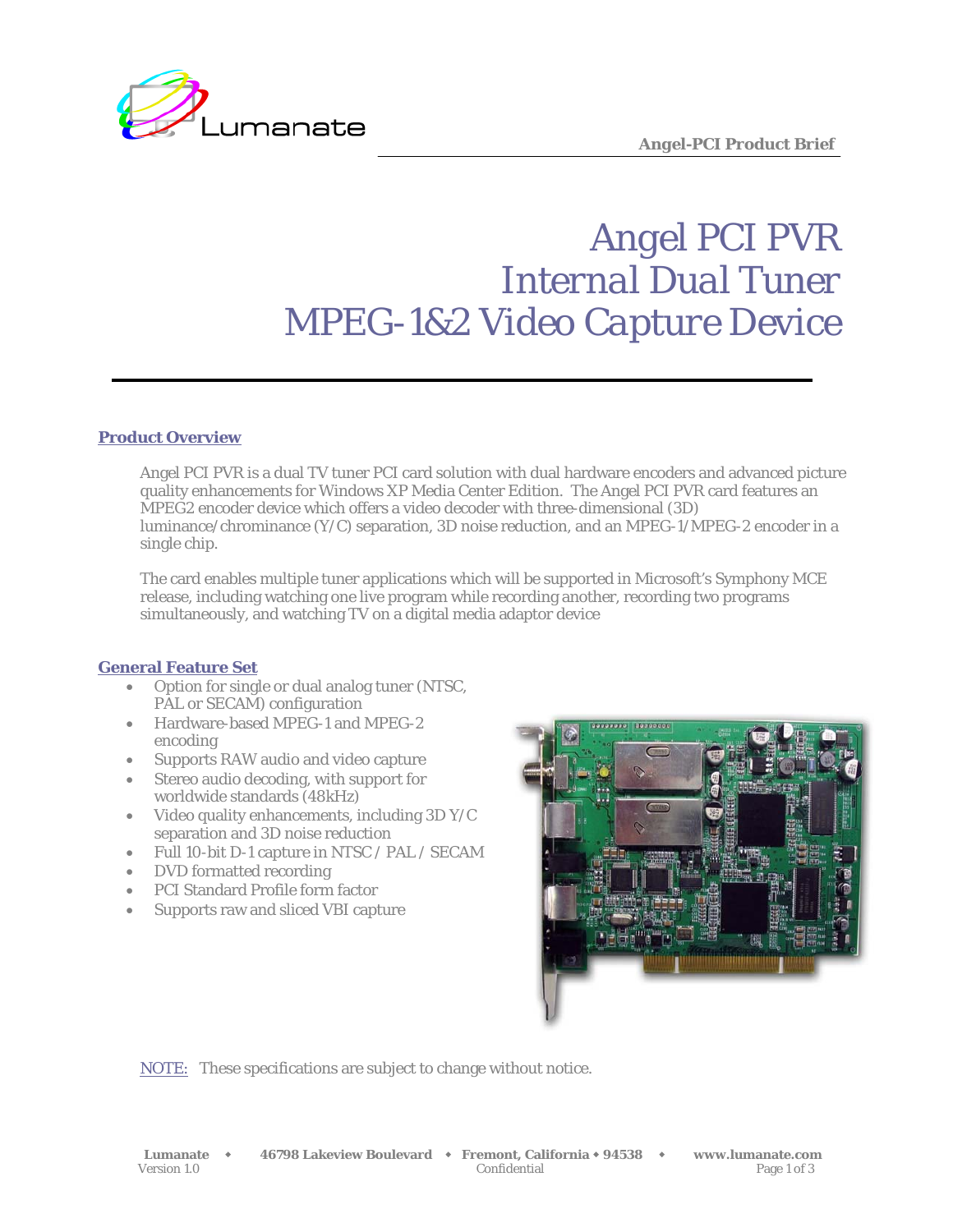

# Analog Video

The device has 2 sets of video inputs. Under SW control, the user can select either:

- Analog Composite Video Input 1 or 2 (requires an adaptor)
- Analog S-Video Input 1 or 2
- Tuner 1 or 2

## Audio

The device has 2 sets of analog stereo audio inputs. All audio is captured at 48 kHz. The audio encoder supports MPEG-1 Layer-2 encoding.

### MPEG Encoder

The MPEG encoder supports the following features:

- MPEG-1 or MPEG-2 format
- VBR from 2 Mbps to 15 Mbps (6 Mbps over USB 1.1) for MPEG-2
- VBR from 64 Kbps to 5 Mbps for MPEG-1
- NTSC or PAL video formats
- Programmable 3-D filter
- Auto 3:2 pull down detection
- VBI extraction
- VCD, SVCD & DVD formats

Macrovision detection up to and including V7.01 is supported. Type 1, 2, and 3 can be detected.

# $I/O$

The following connectors are supported on the front panel of the unit:

- RF Video Input via a single "F" connector" or "IEC-female" connector.
- Dual S-Video mini-DIN connectors (baseband video). An adaptor can be used to bring a Composite Video signal into these ports.
- Dual 3.5mm stereo mini-jack connectors (baseband audio)
- Two optional 8-pin headers support CVBS, S-Video and audio on each channel

### Thermal

Operating Temperature: 0 to 55 degrees C ambient [5-85% relative humidity] Storage Temperature: -20 to 70 degrees C [5-85 % humidity]

### Power

The unit is powered from the PCI bus and draws

- 3.3V at 700mA
- 5.0V at 1200mA
- $\bullet$  12V at 60mA